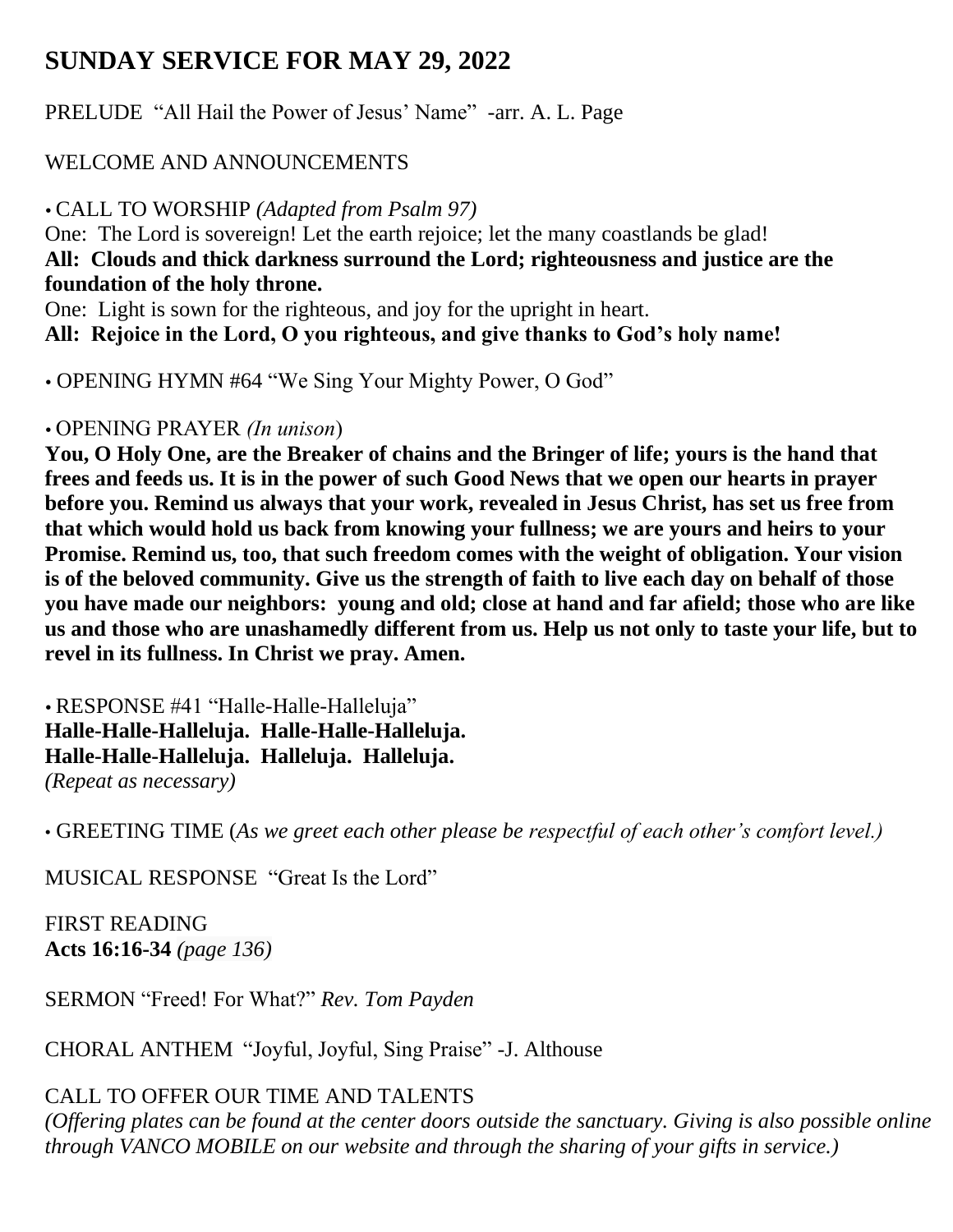• OFFERTORY RESPONSE #382 "We Give Thee but Thine Own" *(Verse 1) (Sung by all)* **We give thee but thine own, what e'er the gift may be; all that we have is thine alone, a trust, O Lord, from thee. Amen.**

#### • PRAYER OF DEDICATION

AN OFFERING OF PRAYER (PRAYERS OF THE PEOPLE)

#### THE LORD'S PRAYER *(In unison)*

**Our Father, who art in heaven, hallowed be thy name. Thy kingdom come, thy will be done, on earth as it is in heaven. Give us this day our daily bread, and forgive us our debts, as we forgive our debtors. And lead us not into temptation, but deliver us from evil, for thine is the kingdom, and the power, and the glory, forever. Amen.** 

- CLOSING HYMN #344 "I Have Decided to Follow Jesus"
- COMMISSIONING AND BENEDICTION Romans 12:9-18

POSTLUDE "Alleluia! Sing to Jesus" -arr. W. Held

#### **Enter to Worship – Depart to Serve**

*Our time of worship concludes at the end of the Postlude. If you would like to remain in the sanctuary to listen to this music written and played to glorify God, please do so quietly. If not, please leave the Sanctuary quietly.*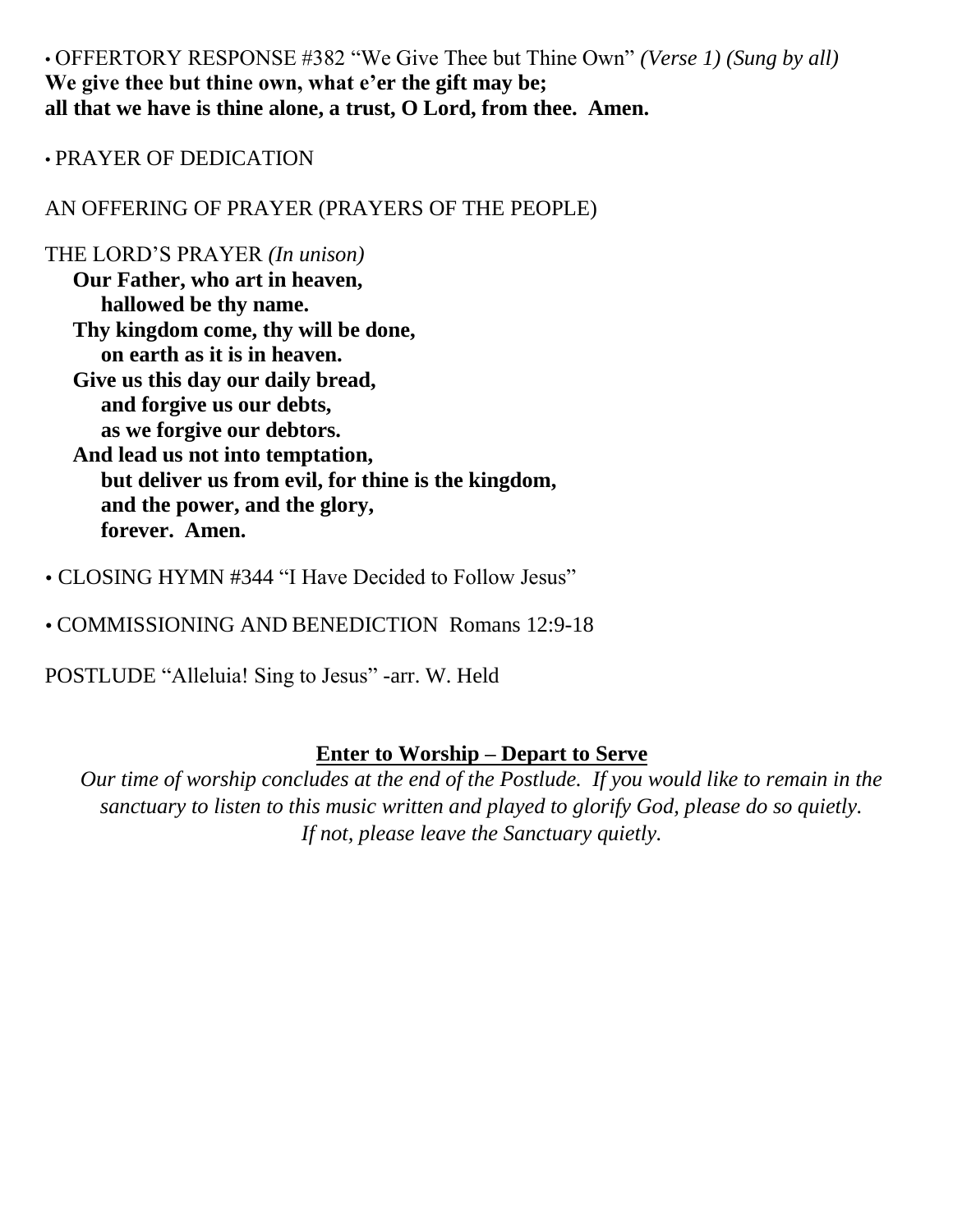## **Acts 16:16-34**

One day, as we were going to the place of prayer, we met a slave girl who had a spirit of divination and brought her owners a great deal of money by fortunetelling. While she followed Paul and us, she would cry out, "These men are slaves of the Most High God, who proclaim to you a way of salvation." She kept doing this for many days. But Paul, very much annoyed, turned and said to the spirit, "I order you in the name of Jesus Christ to come out of her." And it came out that very hour. But when her owners saw that their hope of making money was gone, they seized Paul and Silas and dragged them into the marketplace before the authorities. When they had brought them before the magistrates, they said, "These men are disturbing our city; they are Jews and are advocating customs that are not lawful for us as Romans to adopt or observe." The crowd joined in attacking them, and the magistrates had them stripped of their clothing and ordered them to be beaten with rods. After they had given them a severe flogging, they threw them into prison and ordered the jailer to keep them securely. Following these instructions, he put them in the innermost cell and fastened their feet in the stocks.

About midnight Paul and Silas were praying and singing hymns to God, and the prisoners were listening to them. Suddenly there was an earthquake, so violent that the foundations of the prison were shaken; and immediately all the doors were opened and everyone's chains were unfastened. When the jailer woke up and saw the prison doors wide open, he drew his sword and was about to kill himself, since he supposed that the prisoners had escaped. But Paul shouted in a loud voice, "Do not harm yourself, for we are all here." The jailer called for lights, and rushing in, he fell down trembling before Paul and Silas. Then he brought them outside and said, "Sirs, what must I do to be saved?" They answered, "Believe on the Lord Jesus, and you will be saved, you and your household." They spoke the word of the Lord to him and to all who were in his house. At the same hour of the night he took them and washed their wounds; then he and his entire family were baptized without delay. He brought them up into the house and set food before them; and he and his entire household rejoiced that he had become a believer in God.